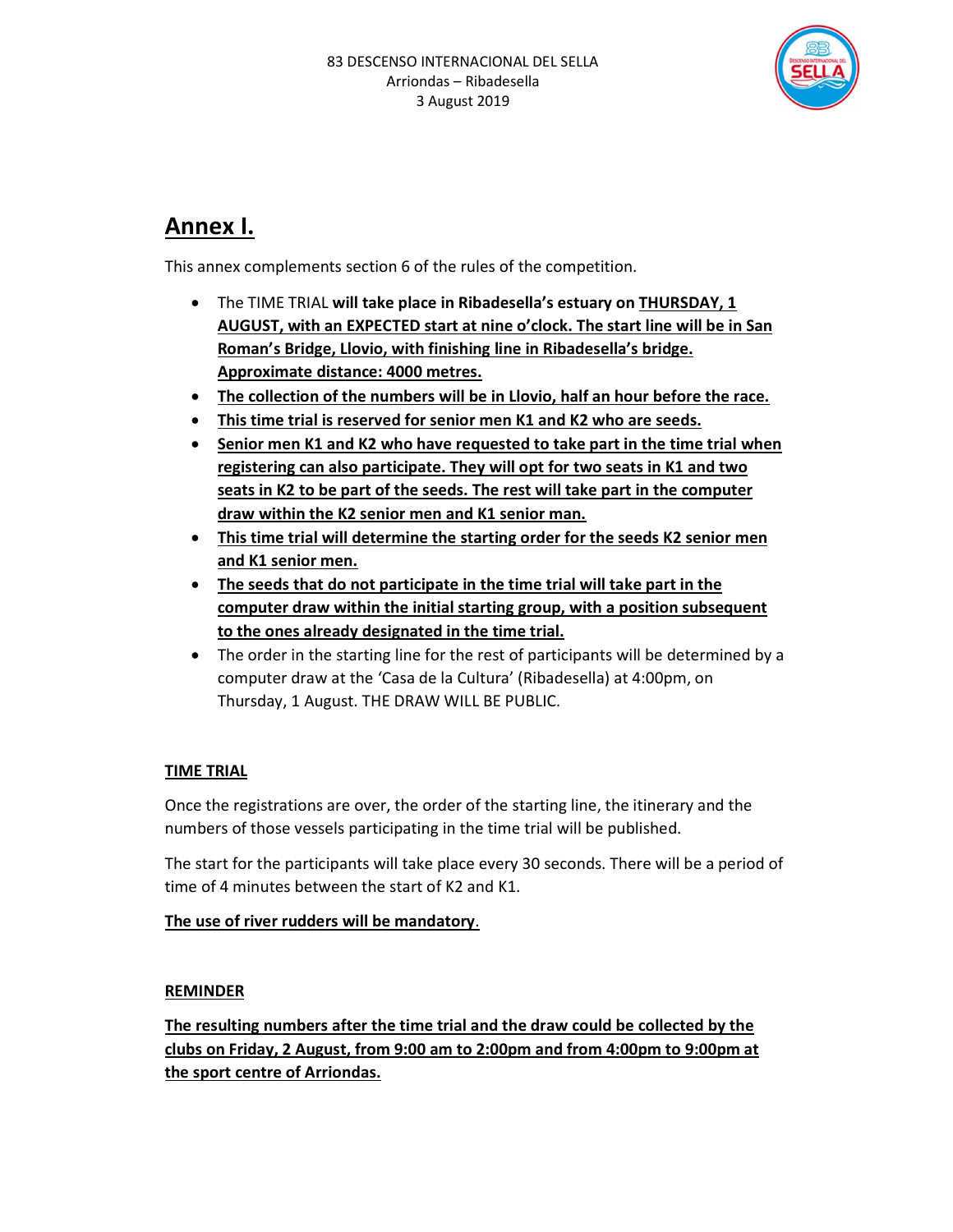

The collection of numbers on Saturday will be from 9:00am to 10:00am in the 'Casa de la Cultura' (Arriondas).

The technical meeting will be on Thursday, 1 August at 11:30am in the 'Home for the elderly' (Plaza de Abastos) in Ribadesella.

## Annex II. Economic awards

#### Economic awards for the first classified in Ribadesella's finishing line

|                            | K <sub>2</sub> -MAN | <b>K2-WOMAN</b> | C <sub>2</sub> -MAN |
|----------------------------|---------------------|-----------------|---------------------|
| $1°$ classified<br>2.500 € |                     | 2.500 €         | 1.200€              |
| 2º classified              | $1.500 \notin$      | 1.500€          | 800€                |
| 3 <sup>o</sup> classified  | 1.000€              | 1.000€          | 500€                |

|                            | K1-MAN | <b>K1-WOMAN</b> | C <sub>1</sub> -MAN |
|----------------------------|--------|-----------------|---------------------|
| $19$ classified<br>1.250 € |        | 1.250€          | 600 $\epsilon$      |
| 2º classified              | 750€   | 750€            | 400€                |
| 3º classified              | 500€   | 500 $\epsilon$  | 250 $\epsilon$      |

#### Economic awards for the classification by clubs

| <b>Classification</b> | 2019   |
|-----------------------|--------|
| 1 <sup>°</sup>        | 1.300€ |
| 2º                    | 1.000€ |
| 3º                    | 850€   |
| 4º                    | 550€   |
| 5º                    | 500€   |
| 6º                    | 450€   |
| 7º                    | 350€   |
| 8º                    | 300€   |
| 92                    | 250€   |
| 10º                   | 200€   |
| 119                   | 150€   |
| 12º                   | 100€   |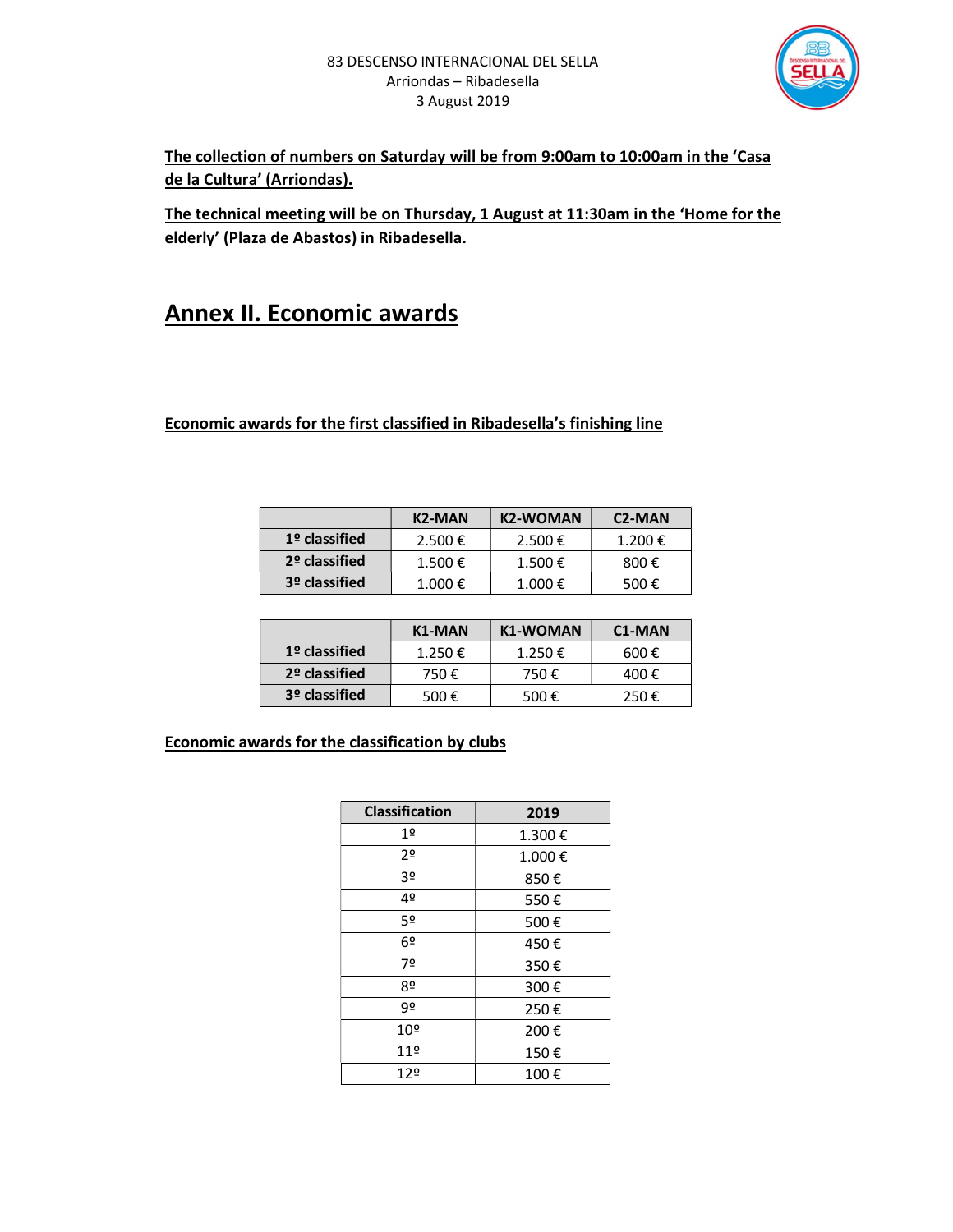

Advice note: The winners in the SS1 category, both man and woman, will receive a Nelo 510 SS1 canoe ceded by the Nelo manufacturer.

# **Annex III. Order in the starting line**

|                               | 1  | <b>K2 SENIOR MAN</b>   |
|-------------------------------|----|------------------------|
|                               | 2  | <b>K1 SENIOR MAN</b>   |
|                               | 3  | K2 SUB23 MAN           |
|                               | 4  | K1 SUB23 MAN           |
|                               | 5  | <b>K2 SENIOR WOMAN</b> |
|                               | 6  | <b>K1 SENIOR WOMAN</b> |
|                               | 7  | K2 SUB23 WOMAN         |
|                               | 8  | K1 SUB23 WOMAN         |
|                               | 9  | <b>K2 JUNIOR MAN</b>   |
|                               | 10 | K1 JUNIOR MAN          |
|                               | 11 | <b>C2 SENIOR MAN</b>   |
|                               | 12 | <b>C1 SENIOR MAN</b>   |
|                               | 13 | C2 SUB23 MAN           |
| Finishing line in Ribadesella | 14 | C1 SUB23 MAN           |
|                               | 15 | <b>K2 SENIOR MIXED</b> |
|                               | 16 | <b>K2 JUNIOR WOMAN</b> |
|                               | 17 | <b>K1 JUNIOR WOMAN</b> |
|                               | 18 | <b>C2 SENIOR WOMAN</b> |
|                               | 19 | <b>C1 SENIOR WOMAN</b> |
|                               | 20 | C2 SUB23 WOMAN         |
|                               | 21 | C1 SUB23 WOMAN         |
|                               | 22 | <b>C2 JUNIOR MAN</b>   |
|                               | 23 | C1 JUNIOR MAN          |
|                               | 24 | C2 JUNIOR WOMAN        |
|                               | 25 | <b>C1 JUNIOR WOMAN</b> |
|                               | 26 | K2 35-50 VETERAN MAN   |
|                               | 27 | K1 35-50 VETERAN MAN   |
|                               | 28 | K2 35-50 VETERAN WOMAN |
|                               | 29 | K1 35-50 VETERAN WOMAN |
|                               | 30 | C2 35-50 VETERAN MAN   |
|                               | 31 | C1 35-50 VETERAN MAN   |
|                               | 32 | C2 35-50 VETERAN WOMAN |
|                               | 33 | C1 35-50 VETERAN WOMAN |